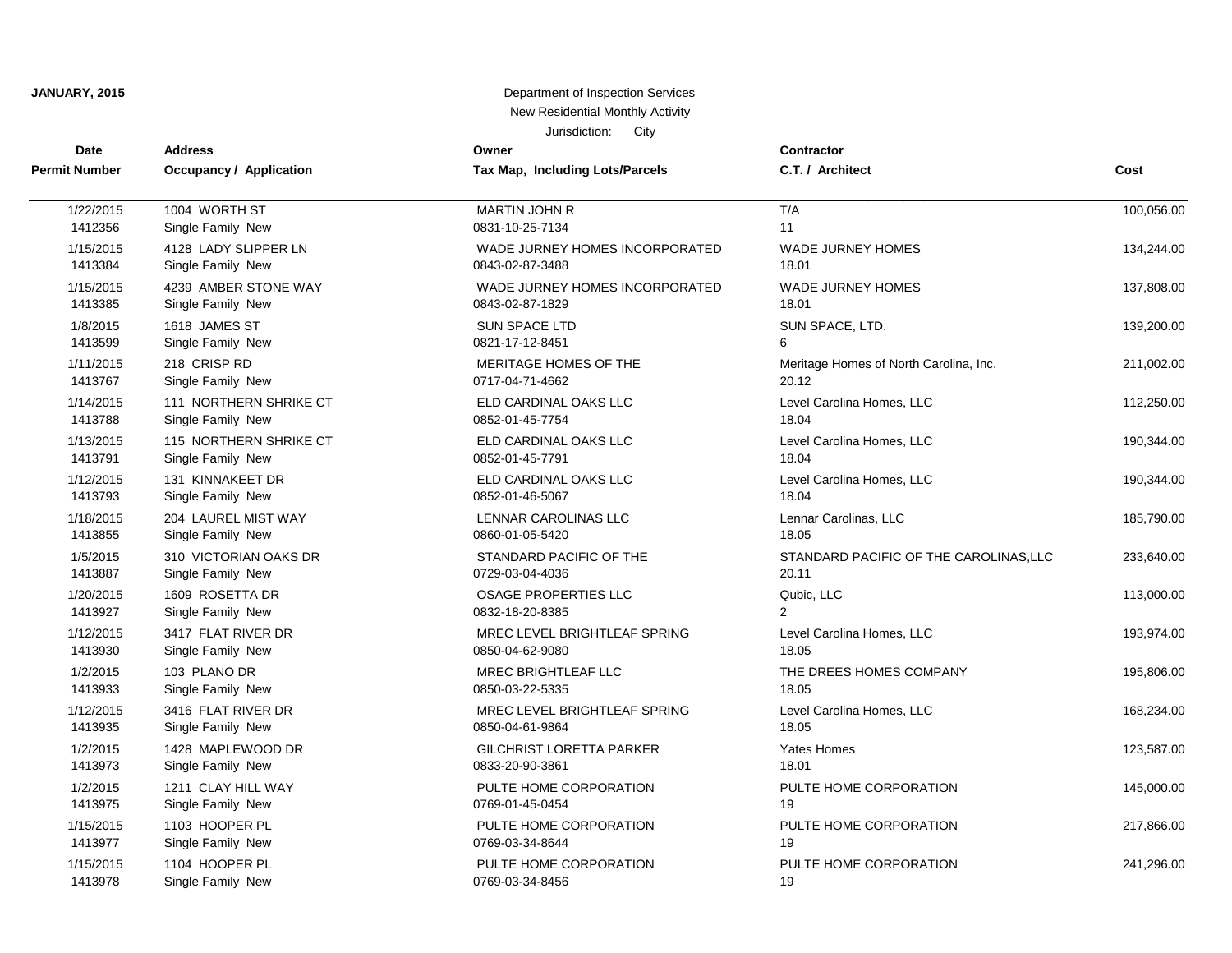| Date                 | <b>Address</b>                 | Owner                           | <b>Contractor</b>   |
|----------------------|--------------------------------|---------------------------------|---------------------|
| <b>Permit Number</b> | <b>Occupancy / Application</b> | Tax Map, Including Lots/Parcels | C.T. / Architect    |
| 1/2/2015             | 1616 HORNE CREEK DR            | PULTE HOME CORPORATION          | PULTE HOME O        |
| 1413979              | Single Family New              | 0769-01-45-7737                 | 19                  |
| 1/2/2015             | 1522 PALMER HILL DR            | PULTE HOME CORPORATION          | PULTE HOME O        |
| 1413980              | Single Family New              | 0769-01-46-0122                 | 19                  |
| 1/14/2015            | 6 MOONBEAM CT                  | M/I HOMES OF RALEIGH LLC        | M/I HOMES OF        |
| 1413988              | Single Family New              | 0825-03-33-5102                 | 16.03               |
| 1/14/2015            | 844 HORTON RD                  | R D CONSTRUCTION INC            | R.D. CONSTRU        |
| 1413989              | Townhouse New                  | 0823-07-68-5395                 | 17.10               |
| 1/14/2015            | 844 HORTON RD                  | R D CONSTRUCTION INC            | R.D. CONSTRU        |
| 1413990              | Townhouse New                  | 0823-07-68-5395                 | 17.10               |
| 1/14/2015            | 844 HORTON RD                  | R D CONSTRUCTION INC            | R.D. CONSTRU        |
| 1413991              | Townhouse New                  | 0823-07-68-5395                 | 17.10               |
| 1/14/2015            | 844 HORTON RD                  | R D CONSTRUCTION INC            | R.D. CONSTRU        |
| 1413992              | Townhouse New                  | 0823-07-68-5395                 | 17.10               |
| 1/14/2015            | 844 HORTON RD                  | R D CONSTRUCTION INC            | R.D. CONSTRU        |
| 1413993              | <b>Townhouse New</b>           | 0823-07-68-5395                 | 17.10               |
| 1/14/2015            | 844 HORTON RD                  | R D CONSTRUCTION INC            | R.D. CONSTRU        |
| 1413995              | Townhouse New                  | 0823-07-68-5395                 | 17.10               |
| 1/14/2015            | 844 HORTON RD                  | R D CONSTRUCTION INC            | R.D. CONSTRU        |
| 1413996              | Townhouse New                  | 0823-07-68-5395                 | 17.10               |
| 1/14/2015            | 844 HORTON RD                  | R D CONSTRUCTION INC            | R.D. CONSTRU        |
| 1413997              | Townhouse New                  | 0823-07-68-5395                 | 17.10               |
| 1/14/2015            | 844 HORTON RD                  | R D CONSTRUCTION INC            | R.D. CONSTRU        |
| 1413998              | Townhouse New                  | 0823-07-68-5395                 | 17.10               |
| 1/14/2015            | 844 HORTON RD                  | R D CONSTRUCTION INC            | R.D. CONSTRU        |
| 1413999              | <b>Townhouse New</b>           | 0823-07-68-5395                 | 17.10               |
| 1/14/2015            | 844 HORTON RD                  | R D CONSTRUCTION INC            | R.D. CONSTRU        |
| 1414000              | Townhouse New                  | 0823-07-68-5395                 | 17.10               |
| 1/14/2015            | 844 HORTON RD                  | R D CONSTRUCTION INC            | R.D. CONSTRU        |
| 1414001              | Townhouse New                  | 0823-07-68-5395                 | 17.10               |
| 1/14/2015            | 844 HORTON RD                  | R D CONSTRUCTION INC            | R.D. CONSTRU        |
| 1414002              | Townhouse New                  | 0823-07-68-5395                 | 17.10               |
| 1/14/2015            | 844 HORTON RD                  | R D CONSTRUCTION INC            | R.D. CONSTRU        |
| 1414003              | Townhouse New                  | 0823-07-68-5395                 | 17.10               |
| 1/18/2015            | <b>2604 KIRK RD</b>            | PROCTOR MARK CAMERON            | <b>Tommy Talley</b> |
| 1414032              | Single Family New              | 0823 17-21-1727                 | 17.05               |

| mber  | Occupancy / Application | Tax Map, Including Lots/Parcels | C.T.          |
|-------|-------------------------|---------------------------------|---------------|
| 2015  | 1616 HORNE CREEK DR     | PULTE HOME CORPORATION          | <b>PULT</b>   |
| 3979  | Single Family New       | 0769-01-45-7737                 | 19            |
| 2015  | 1522 PALMER HILL DR     | PULTE HOME CORPORATION          | <b>PULT</b>   |
| 3980  | Single Family New       | 0769-01-46-0122                 | 19            |
| /2015 | 6 MOONBEAM CT           | M/I HOMES OF RALEIGH LLC        | M/I HO        |
| 3988  | Single Family New       | 0825-03-33-5102                 | 16.03         |
| /2015 | 844 HORTON RD           | R D CONSTRUCTION INC            | R.D. 0        |
| 3989  | Townhouse New           | 0823-07-68-5395                 | 17.10         |
| /2015 | 844 HORTON RD           | R D CONSTRUCTION INC            | R.D.          |
| 3990  | Townhouse New           | 0823-07-68-5395                 | 17.10         |
| /2015 | 844 HORTON RD           | R D CONSTRUCTION INC            | <b>R.D. C</b> |
| 3991  | Townhouse New           | 0823-07-68-5395                 | 17.10         |
| /2015 | 844 HORTON RD           | R D CONSTRUCTION INC            | R.D.          |
| 3992  | Townhouse New           | 0823-07-68-5395                 | 17.10         |
| /2015 | 844 HORTON RD           | R D CONSTRUCTION INC            | R.D. 0        |
| 3993  | Townhouse New           | 0823-07-68-5395                 | 17.10         |
| /2015 | 844 HORTON RD           | R D CONSTRUCTION INC            | <b>R.D. C</b> |
| 3995  | Townhouse New           | 0823-07-68-5395                 | 17.10         |
| /2015 | 844 HORTON RD           | R D CONSTRUCTION INC            | R.D. 0        |
| 3996  | Townhouse New           | 0823-07-68-5395                 | 17.10         |
| /2015 | 844 HORTON RD           | R D CONSTRUCTION INC            | <b>R.D. C</b> |
| 3997  | Townhouse New           | 0823-07-68-5395                 | 17.10         |
| /2015 | 844 HORTON RD           | R D CONSTRUCTION INC            | R.D. 0        |
| 3998  | Townhouse New           | 0823-07-68-5395                 | 17.10         |
| /2015 | 844 HORTON RD           | R D CONSTRUCTION INC            | <b>R.D. C</b> |
| 3999  | Townhouse New           | 0823-07-68-5395                 | 17.10         |
| /2015 | 844 HORTON RD           | R D CONSTRUCTION INC            | R.D. 0        |
| 4000  | Townhouse New           | 0823-07-68-5395                 | 17.10         |
| /2015 | 844 HORTON RD           | R D CONSTRUCTION INC            | R.D. 0        |
| 4001  | Townhouse New           | 0823-07-68-5395                 | 17.10         |
| /2015 | 844 HORTON RD           | R D CONSTRUCTION INC            | R.D. 0        |
| 4002  | Townhouse New           | 0823-07-68-5395                 | 17.10         |
| /2015 | 844 HORTON RD           | R D CONSTRUCTION INC            | R.D. 0        |
| 4003  | Townhouse New           | 0823-07-68-5395                 | 17.10         |
| /2015 | <b>2604 KIRK RD</b>     | PROCTOR MARK CAMERON            | Tomm          |
| 4032  | Single Family New       | 0823-17-21-1727                 | 17.05         |

| t Number  | <b>Occupancy / Application</b> | Tax Map, Including Lots/Parcels | C.T. / Architect         | Cost       |
|-----------|--------------------------------|---------------------------------|--------------------------|------------|
| 1/2/2015  | 1616 HORNE CREEK DR            | PULTE HOME CORPORATION          | PULTE HOME CORPORATION   | 173,976.00 |
| 1413979   | Single Family New              | 0769-01-45-7737                 | 19                       |            |
| 1/2/2015  | 1522 PALMER HILL DR            | PULTE HOME CORPORATION          | PULTE HOME CORPORATION   | 184,008.00 |
| 1413980   | Single Family New              | 0769-01-46-0122                 | 19                       |            |
| 1/14/2015 | 6 MOONBEAM CT                  | M/I HOMES OF RALEIGH LLC        | M/I HOMES OF RALEIGH LLC | 111,600.00 |
| 1413988   | Single Family New              | 0825-03-33-5102                 | 16.03                    |            |
| 1/14/2015 | 844 HORTON RD                  | R D CONSTRUCTION INC            | R.D. CONSTRUCTION, INC.  | 50,000.00  |
| 1413989   | Townhouse New                  | 0823-07-68-5395                 | 17.10                    |            |
| 1/14/2015 | 844 HORTON RD                  | R D CONSTRUCTION INC            | R.D. CONSTRUCTION, INC.  | 50,000.00  |
| 1413990   | Townhouse New                  | 0823-07-68-5395                 | 17.10                    |            |
| 1/14/2015 | 844 HORTON RD                  | R D CONSTRUCTION INC            | R.D. CONSTRUCTION, INC.  | 50,000.00  |
| 1413991   | Townhouse New                  | 0823-07-68-5395                 | 17.10                    |            |
| 1/14/2015 | 844 HORTON RD                  | R D CONSTRUCTION INC            | R.D. CONSTRUCTION, INC.  | 50,000.00  |
| 1413992   | Townhouse New                  | 0823-07-68-5395                 | 17.10                    |            |
| 1/14/2015 | 844 HORTON RD                  | R D CONSTRUCTION INC            | R.D. CONSTRUCTION, INC.  | 50,000.00  |
| 1413993   | Townhouse New                  | 0823-07-68-5395                 | 17.10                    |            |
| 1/14/2015 | 844 HORTON RD                  | R D CONSTRUCTION INC            | R.D. CONSTRUCTION, INC.  | 50,000.00  |
| 1413995   | Townhouse New                  | 0823-07-68-5395                 | 17.10                    |            |
| 1/14/2015 | 844 HORTON RD                  | R D CONSTRUCTION INC            | R.D. CONSTRUCTION, INC.  | 50,000.00  |
| 1413996   | Townhouse New                  | 0823-07-68-5395                 | 17.10                    |            |
| 1/14/2015 | 844 HORTON RD                  | R D CONSTRUCTION INC            | R.D. CONSTRUCTION, INC.  | 50,000.00  |
| 1413997   | Townhouse New                  | 0823-07-68-5395                 | 17.10                    |            |
| 1/14/2015 | 844 HORTON RD                  | R D CONSTRUCTION INC            | R.D. CONSTRUCTION, INC.  | 50,000.00  |
| 1413998   | Townhouse New                  | 0823-07-68-5395                 | 17.10                    |            |
| 1/14/2015 | 844 HORTON RD                  | R D CONSTRUCTION INC            | R.D. CONSTRUCTION, INC.  | 50,000.00  |
| 1413999   | Townhouse New                  | 0823-07-68-5395                 | 17.10                    |            |
| 1/14/2015 | 844 HORTON RD                  | R D CONSTRUCTION INC            | R.D. CONSTRUCTION, INC.  | 50,000.00  |
| 1414000   | Townhouse New                  | 0823-07-68-5395                 | 17.10                    |            |
| 1/14/2015 | 844 HORTON RD                  | R D CONSTRUCTION INC            | R.D. CONSTRUCTION, INC.  | 50,000.00  |
| 1414001   | Townhouse New                  | 0823-07-68-5395                 | 17.10                    |            |
| 1/14/2015 | 844 HORTON RD                  | R D CONSTRUCTION INC            | R.D. CONSTRUCTION, INC.  | 50,000.00  |
| 1414002   | Townhouse New                  | 0823-07-68-5395                 | 17.10                    |            |
| 1/14/2015 | 844 HORTON RD                  | R D CONSTRUCTION INC            | R.D. CONSTRUCTION, INC.  | 50,000.00  |
| 1414003   | Townhouse New                  | 0823-07-68-5395                 | 17.10                    |            |
| 1/18/2015 | 2604 KIRK RD                   | PROCTOR MARK CAMERON            | <b>Tommy Talley</b>      | 7,069.19   |
| 1111000   | Cinalo Family Now              | 0000 17 01 1707                 | 170E                     |            |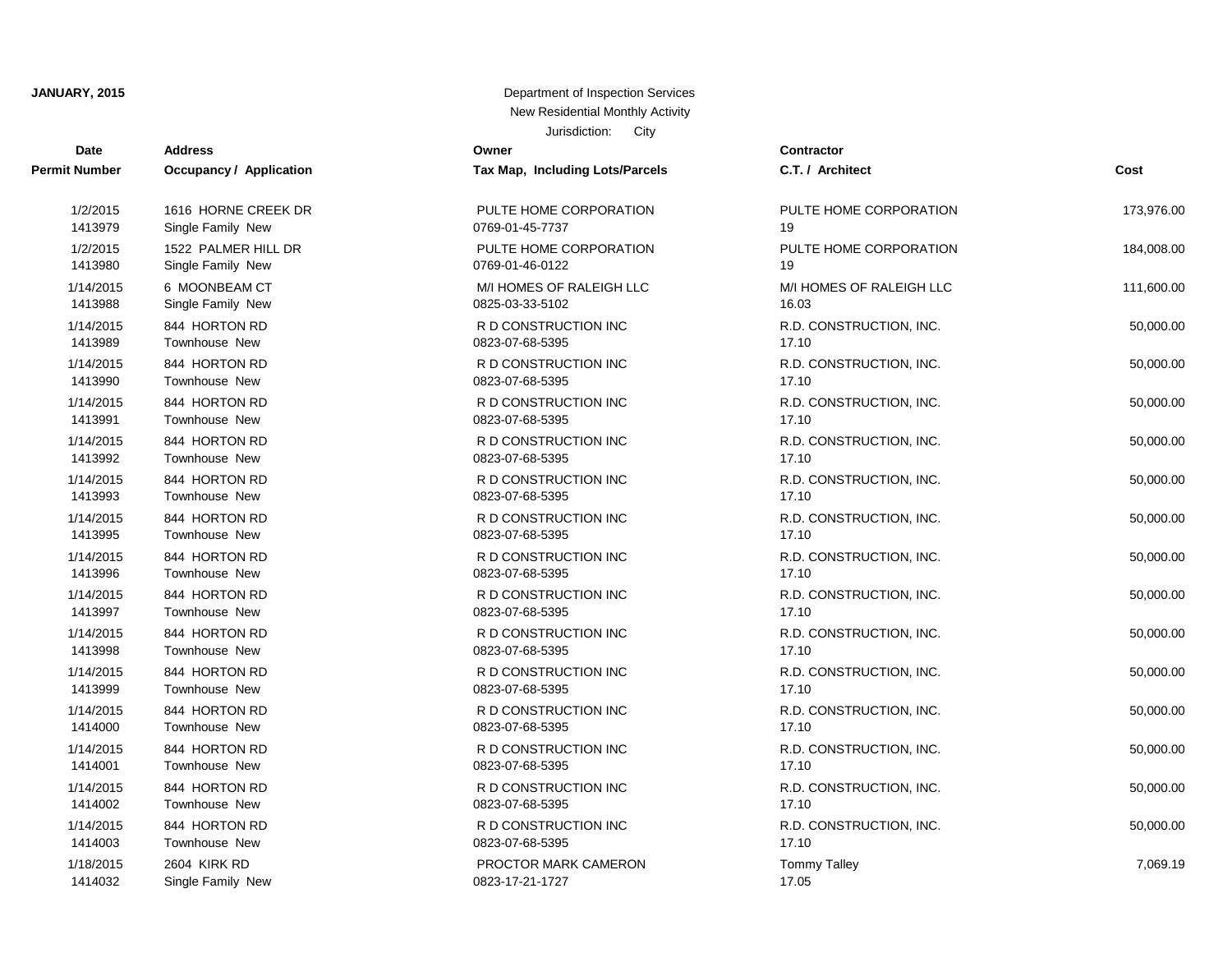**Owner** 

| Date          | <b>Address</b>                 | Owner                                 | Contractor          |
|---------------|--------------------------------|---------------------------------------|---------------------|
| Permit Number | <b>Occupancy / Application</b> | Tax Map, Including Lots/Parcels       | C.T. / Architect    |
| 1/8/2015      | 3309 FLAT RIVER DR             | MREC LEVEL BRIGHTLEAF SPRING          | Level Carolina H    |
| 1414043       | Single Family New              | 0850-04-61-4884                       | 18.05               |
| 1/12/2015     | 3307 FLAT RIVER DR             | MREC LEVEL BRIGHTLEAF SPRING          | Level Carolina H    |
| 1414045       | Single Family New              | 0850-04-61-4820                       | 18.05               |
| 1/5/2015      | 1508 BLOOMSBURY MANOR DR       | PULTE HOME CORPORATION                | PULTE HOME O        |
| 1414050       | Single Family New              | 0769-01-45-3410                       | 19                  |
| 1/5/2015      | 1612 HORNE CREEK DR            | PULTE HOME CORPORATION                | PULTE HOME O        |
| 1414051       | Single Family New              | 0769-01-45-7639                       | 19                  |
| 1/22/2015     | 1010 ROCK ST                   | <b>BUILDERS OF HOPE INC</b>           | Strickland, Jerer   |
| 1414052       | Single Family New              | 0821-10-45-5602                       | 5                   |
| 1/30/2015     | 1104 ROCK ST                   | <b>BUILDERS OF HOPE INC</b>           | Strickland, Jerer   |
| 1414053       | Single Family New              | 0821-10-45-4393                       | 5                   |
| 1/14/2015     | 4 CRAWFORD CT                  | RYLAND GROUP INC THE                  | THE RYLAND G        |
| 1414057       | Single Family New              | 0850-02-85-1351                       | 18.05               |
| 1/14/2015     | 8 CRAWFORD CT                  | RYLAND GROUP INC THE                  | THE RYLAND G        |
| 1414058       | Single Family New              | 0850-02-85-2381                       | 18.05               |
| 1/15/2015     | 810 POPLAR ST                  | RYLAND GROUP INC THE                  | THE RYLAND G        |
| 1414059       | Single Family New              | 0850-02-85-7112                       | 18.05               |
| 1/15/2015     | 850 EMBER DR                   | RYLAND GROUP INC THE                  | THE RYLAND G        |
| 1414060       | Single Family New              | 0850-02-85-2167                       | 18.05               |
| 1/20/2015     | 116 ELMSFORD ST                | <b>HEARTHSTONE MULTI-ASSET ENTITY</b> | <b>BEAZER HOME</b>  |
| 1414070       | Single Family New              | 0850-03-04-8639.SPL                   | 18.05               |
| 1/11/2015     | 206 MORNINGSIDE DR             | STANDARD PACIFIC OF THE               | <b>STANDARD PA</b>  |
| 1414071       | Single Family New              | 0729-03-04-3430                       | 20.11               |
| 1/23/2015     | 16 PORTOFINO PL                | SEVEN FIELDS GE INC                   | <b>BOLD CONSTR</b>  |
| 1414072       | Single Family New              | 9799-04-92-7826                       | 20.18               |
| 1/20/2015     | 123 MORNINGSIDE DR             | STANDARD PACIFIC OF THE               | <b>STANDARD PA</b>  |
| 1414073       | Single Family New              | 0729-03-04-7286                       | 20.11               |
| 1/12/2015     | 116 NORTHERN SHRIKE CT         | ELD CARDINAL OAKS LLC                 | Level Carolina H    |
| 1414076       | Single Family New              | 0852-01-45-7525                       | 18.04               |
| 1/13/2015     | 310 SWIFT CREEK XING           | <b>TOLL NC LP</b>                     | <b>TOLL BROTHER</b> |
| 1414107       | Single Family New              | 0717-02-75-2009                       | 20.12               |
| 1/13/2015     | 4246 AMBER STONE WAY           | <b>CIMLAND LLC</b>                    | <b>WADE JURNEY</b>  |
| 1510016       | Single Family New              | 0843-02-87-3948                       | 18.01               |
| 1/13/2015     | 4248 AMBER STONE WAY           | <b>CIMLAND LLC</b>                    | <b>WADE JURNEY</b>  |
| 1510017       | Single Family New              | 0843-02-88-3052                       | 18.01               |

| ax Map, Including Lots/Parcels                              |
|-------------------------------------------------------------|
| IREC LEVEL BRIGHTLEAF SPRING<br>350-04-61-4884              |
| IREC LEVEL BRIGHTLEAF SPRING<br>350-04-61-4820              |
| ULTE HOME CORPORATION<br>769-01-45-3410                     |
| ULTE HOME CORPORATION<br>769-01-45-7639                     |
| UILDERS OF HOPE INC<br>321-10-45-5602                       |
| <b>UILDERS OF HOPE INC</b><br>321-10-45-4393                |
| YLAND GROUP INC THE!<br>350-02-85-1351                      |
| YLAND GROUP INC THE!<br>350-02-85-2381                      |
| YLAND GROUP INC THE!<br>850-02-85-7112                      |
| YLAND GROUP INC THE<br>350-02-85-2167                       |
| <b>IEARTHSTONE MULTI-ASSET ENTITY</b><br>350-03-04-8639.SPL |
| TANDARD PACIFIC OF THE<br>729-03-04-3430                    |
| EVEN FIELDS GE INC<br>799-04-92-7826                        |
| TANDARD PACIFIC OF THE<br>729-03-04-7286                    |
| LD CARDINAL OAKS LLC<br>352-01-45-7525                      |
| OLL NC LP<br>717-02-75-2009                                 |
| <b>IMLAND LLC</b><br>343-02-87-3948                         |
| <b>IMLAND LLC</b><br>ראחר פפ רח רגנ                         |

| : Number  | Occupancy / Application  | Tax Map, Including Lots/Parcels | C.T. / Architect                       | Cost       |
|-----------|--------------------------|---------------------------------|----------------------------------------|------------|
| 1/8/2015  | 3309 FLAT RIVER DR       | MREC LEVEL BRIGHTLEAF SPRING    | Level Carolina Homes, LLC              | 245,586.00 |
| 1414043   | Single Family New        | 0850-04-61-4884                 | 18.05                                  |            |
| 1/12/2015 | 3307 FLAT RIVER DR       | MREC LEVEL BRIGHTLEAF SPRING    | Level Carolina Homes, LLC              | 278,256.00 |
| 1414045   | Single Family New        | 0850-04-61-4820                 | 18.05                                  |            |
| 1/5/2015  | 1508 BLOOMSBURY MANOR DR | PULTE HOME CORPORATION          | PULTE HOME CORPORATION                 | 160,000.00 |
| 1414050   | Single Family New        | 0769-01-45-3410                 | 19                                     |            |
| 1/5/2015  | 1612 HORNE CREEK DR      | PULTE HOME CORPORATION          | PULTE HOME CORPORATION                 | 150,000.00 |
| 1414051   | Single Family New        | 0769-01-45-7639                 | 19                                     |            |
| 1/22/2015 | 1010 ROCK ST             | <b>BUILDERS OF HOPE INC</b>     | Strickland, Jeremy Matt                | 77,088.00  |
| 1414052   | Single Family New        | 0821-10-45-5602                 | 5                                      |            |
| 1/30/2015 | 1104 ROCK ST             | <b>BUILDERS OF HOPE INC</b>     | Strickland, Jeremy Matt                | 77,088.00  |
| 1414053   | Single Family New        | 0821-10-45-4393                 | 5                                      |            |
| 1/14/2015 | 4 CRAWFORD CT            | RYLAND GROUP INC THE            | THE RYLAND GROUP, INC.                 | 110,451.00 |
| 1414057   | Single Family New        | 0850-02-85-1351                 | 18.05                                  |            |
| 1/14/2015 | 8 CRAWFORD CT            | RYLAND GROUP INC THE            | THE RYLAND GROUP, INC.                 | 100,766.00 |
| 1414058   | Single Family New        | 0850-02-85-2381                 | 18.05                                  |            |
| 1/15/2015 | 810 POPLAR ST            | RYLAND GROUP INC THE            | THE RYLAND GROUP, INC.                 | 219,714.00 |
| 1414059   | Single Family New        | 0850-02-85-7112                 | 18.05                                  |            |
| 1/15/2015 | 850 EMBER DR             | RYLAND GROUP INC THE            | THE RYLAND GROUP, INC.                 | 239,382.00 |
| 1414060   | Single Family New        | 0850-02-85-2167                 | 18.05                                  |            |
| 1/20/2015 | 116 ELMSFORD ST          | HEARTHSTONE MULTI-ASSET ENTITY  | BEAZER HOMES CORP.                     | 200,112.00 |
| 1414070   | Single Family New        | 0850-03-04-8639.SPL             | 18.05                                  |            |
| 1/11/2015 | 206 MORNINGSIDE DR       | STANDARD PACIFIC OF THE         | STANDARD PACIFIC OF THE CAROLINAS, LLC | 210,606.00 |
| 1414071   | Single Family New        | 0729-03-04-3430                 | 20.11                                  |            |
| 1/23/2015 | 16 PORTOFINO PL          | SEVEN FIELDS GE INC             | BOLD CONSTRUCTION, INC.                | 970,000.00 |
| 1414072   | Single Family New        | 9799-04-92-7826                 | 20.18                                  |            |
| 1/20/2015 | 123 MORNINGSIDE DR       | STANDARD PACIFIC OF THE         | STANDARD PACIFIC OF THE CAROLINAS, LLC | 255,288.00 |
| 1414073   | Single Family New        | 0729-03-04-7286                 | 20.11                                  |            |
| 1/12/2015 | 116 NORTHERN SHRIKE CT   | ELD CARDINAL OAKS LLC           | Level Carolina Homes, LLC              | 241,164.00 |
| 1414076   | Single Family New        | 0852-01-45-7525                 | 18.04                                  |            |
| 1/13/2015 | 310 SWIFT CREEK XING     | TOLL NC LP                      | TOLL BROTHERS OF NC II, INC.           | 395,802.00 |
| 1414107   | Single Family New        | 0717-02-75-2009                 | 20.12                                  |            |
| 1/13/2015 | 4246 AMBER STONE WAY     | <b>CIMLAND LLC</b>              | <b>WADE JURNEY HOMES</b>               | 63,916.00  |
| 1510016   | Single Family New        | 0843-02-87-3948                 | 18.01                                  |            |
| 1/13/2015 | 4248 AMBER STONE WAY     | <b>CIMLAND LLC</b>              | <b>WADE JURNEY HOMES</b>               | 69,100.00  |
| 1510017   | Single Family, New       | 0843-02-88-3052                 | 18.01                                  |            |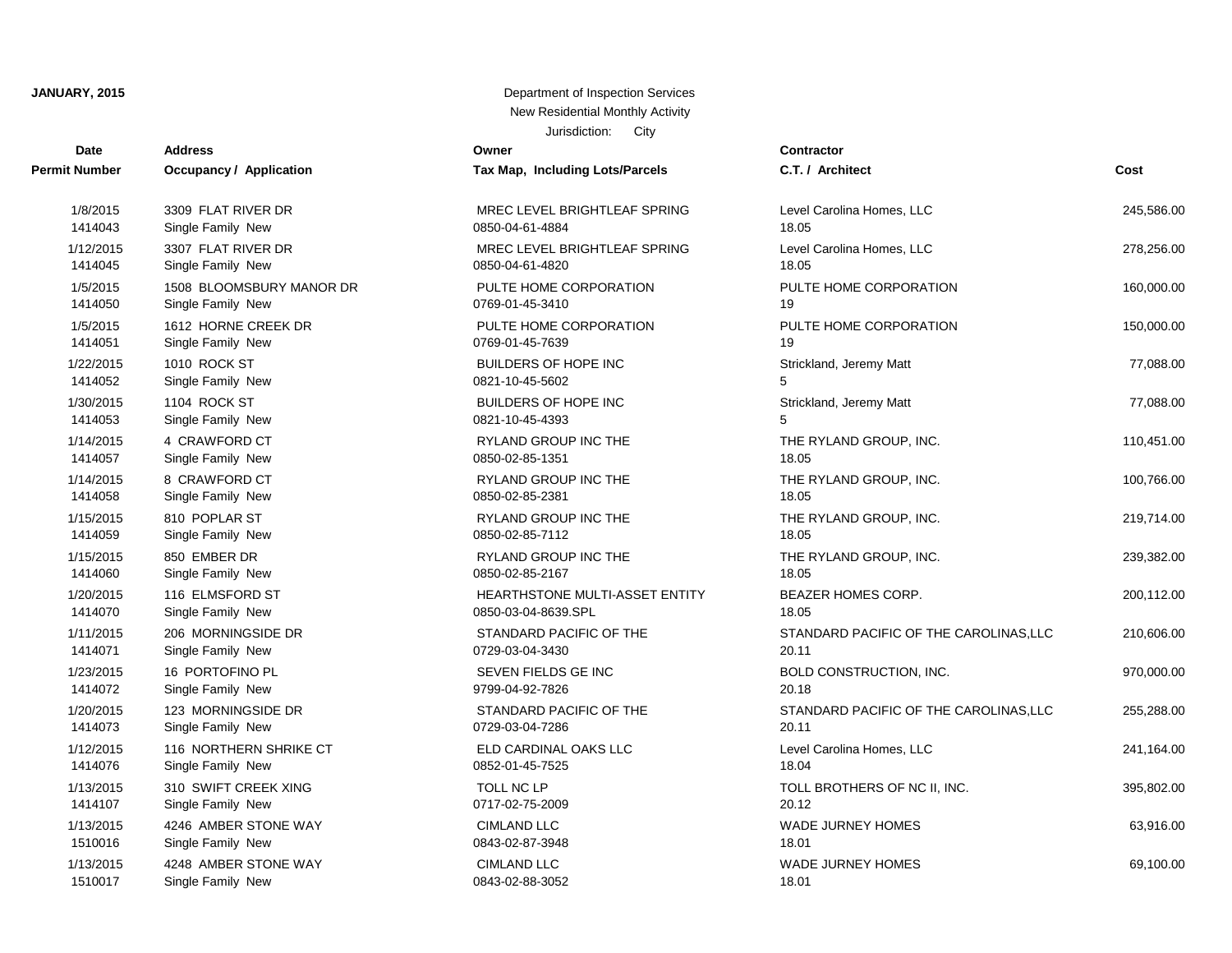# Jurisdiction: City New Residential Monthly Activity

| Date                 | <b>Address</b>                 | Owner                           | Contractor      |
|----------------------|--------------------------------|---------------------------------|-----------------|
| <b>Permit Number</b> | <b>Occupancy / Application</b> | Tax Map, Including Lots/Parcels | C.T. / Arch     |
| 1/18/2015            | 122 HILLSIDE AVE               | <b>CITY OF DURHAM</b>           | WALLACE,        |
| 1510018              | Single Family New              | 0821-16-84-1235                 | 12.01           |
| 1/18/2015            | 1006 SPACIOUS SKIES LN         | LENNAR CAROLINAS LLC            | Lennar Car      |
| 1510032              | Single Family New              | 0840-02-86-2256                 | 18.05           |
| 1/22/2015            | 123 BRIER CROSSINGS LOOP       | PULTE HOME CORPORATION          | PULTE HO        |
| 1510033              | Townhouse New                  | 0769-03-41-7571                 | 19              |
| 1/22/2015            | 125 BRIER CROSSINGS LOOP       | PULTE HOME CORPORATION          | PULTE HO        |
| 1510034              | Townhouse New                  | 0769-03-41-7590                 | 19              |
| 1/22/2015            | 127 BRIER CROSSINGS LOOP       | PULTE HOME CORPORATION          | PULTE HO        |
| 1510035              | Townhouse New                  | 0769-03-41-8419                 | 19              |
| 1/22/2015            | 129 BRIER CROSSINGS LOOP       | PULTE HOME CORPORATION          | PULTE HO        |
| 1510036              | <b>Townhouse New</b>           | 0769-03-41-8438                 | 19              |
| 1/18/2015            | 1415 CLAY HILL WAY             | PULTE HOME CORPORATION          | PULTE HO        |
| 1510037              | Single Family New              | 0769-01-46-1173                 | 19              |
| 1/22/2015            | 1508 BLOOMSBURY MANOR DR       | PULTE HOME CORPORATION          | PULTE HO        |
| 1510038              | Single Family New              | 0769-01-45-3410                 | 19              |
| 1/22/2015            | 1526 PALMER HILL DR            | PULTE HOME CORPORATION          | PULTE HO        |
| 1510039              | Single Family New              | 0769-01-46-0260                 | 19              |
| 1/22/2015            | 1103 BELVINS TRACE DR          | PULTE HOME CORPORATION          | PULTE HO        |
| 1510040              | Single Family New              | 0769-01-45-1267                 | 19              |
| 1/18/2015            | 200 LAUREL MIST WAY            | LENNAR CAROLINAS LLC            | Lennar Car      |
| 1510042              | Single Family New              | 0860-01-05-5534                 | 18.05           |
| 1/22/2015            | 2 JEWEL FLOWER PL              | <b>BAILEY CHRISTOPHER J</b>     | <b>HOMES BY</b> |
| 1510045              | Single Family New              | 0813-02-47-9914                 | 17.07           |
| 1/22/2015            | 308 VICTORIAN OAKS DR          | STANDARD PACIFIC OF THE         | <b>STANDARI</b> |
| 1510065              | Single Family New              | 0729-03-04-4132                 | 20.11           |
| 1/22/2015            | 4 MOONBEAM CT                  | M/I HOMES OF RALEIGH LLC        | M/I HOMES       |
| 1510066              | Single Family New              | 0825-03-33-5027                 | 16.03           |
| 1/23/2015            | 1008 SPACIOUS SKIES LN         | LENNAR CAROLINAS LLC            | Lennar Car      |
| 1510067              | Single Family New              | 0840-02-86-2252                 | 18.05           |
| 1/24/2015            | 11 PERSIMMON CT                | STOVALL JAMES E                 | <b>CIMARRON</b> |
| 1510074              | Single Family New              | 0846-03-34-9679                 | 21              |
| 1/24/2015            | 203 LAUREL MIST WAY            | LENNAR CAROLINAS LLC            | Lennar Car      |
| 1510078              | Single Family New              | 0860-01-05-7404                 | 18.05           |
| 1/14/2015            | 906 SOUTH ST                   | <b>CITY OF DURHAM</b>           | WALLACE,        |
| 1510096              | Single Family New              | 0821-16-73-7651                 | 12.01           |

**JANUARY, 2015** Department of Inspection Services

| t Number  | <b>Occupancy / Application</b> | <b>Tax Map, Including Lots/Parcels</b> | C.T. / Architect                       | Cost       |
|-----------|--------------------------------|----------------------------------------|----------------------------------------|------------|
| 1/18/2015 | 122 HILLSIDE AVE               | <b>CITY OF DURHAM</b>                  | WALLACE, B. DESIGN & CONSTRUCTION      | 101,000.00 |
| 1510018   | Single Family New              | 0821-16-84-1235                        | 12.01                                  |            |
| 1/18/2015 | 1006 SPACIOUS SKIES LN         | LENNAR CAROLINAS LLC                   | Lennar Carolinas, LLC                  | 123,400.00 |
| 1510032   | Single Family New              | 0840-02-86-2256                        | 18.05                                  |            |
| 1/22/2015 | 123 BRIER CROSSINGS LOOP       | PULTE HOME CORPORATION                 | PULTE HOME CORPORATION                 | 130,000.00 |
| 1510033   | Townhouse New                  | 0769-03-41-7571                        | 19                                     |            |
| 1/22/2015 | 125 BRIER CROSSINGS LOOP       | PULTE HOME CORPORATION                 | PULTE HOME CORPORATION                 | 130,000.00 |
| 1510034   | Townhouse New                  | 0769-03-41-7590                        | 19                                     |            |
| 1/22/2015 | 127 BRIER CROSSINGS LOOP       | PULTE HOME CORPORATION                 | PULTE HOME CORPORATION                 | 130,000.00 |
| 1510035   | Townhouse New                  | 0769-03-41-8419                        | 19                                     |            |
| 1/22/2015 | 129 BRIER CROSSINGS LOOP       | PULTE HOME CORPORATION                 | PULTE HOME CORPORATION                 | 130,000.00 |
| 1510036   | Townhouse New                  | 0769-03-41-8438                        | 19                                     |            |
| 1/18/2015 | 1415 CLAY HILL WAY             | PULTE HOME CORPORATION                 | PULTE HOME CORPORATION                 | 145,000.00 |
| 1510037   | Single Family New              | 0769-01-46-1173                        | 19                                     |            |
| 1/22/2015 | 1508 BLOOMSBURY MANOR DR       | PULTE HOME CORPORATION                 | PULTE HOME CORPORATION                 | 145,000.00 |
| 1510038   | Single Family New              | 0769-01-45-3410                        | 19                                     |            |
| 1/22/2015 | 1526 PALMER HILL DR            | PULTE HOME CORPORATION                 | PULTE HOME CORPORATION                 | 145,000.00 |
| 1510039   | Single Family New              | 0769-01-46-0260                        | 19                                     |            |
| 1/22/2015 | 1103 BELVINS TRACE DR          | PULTE HOME CORPORATION                 | PULTE HOME CORPORATION                 | 155,000.00 |
| 1510040   | Single Family New              | 0769-01-45-1267                        | 19                                     |            |
| 1/18/2015 | 200 LAUREL MIST WAY            | LENNAR CAROLINAS LLC                   | Lennar Carolinas, LLC                  | 212,256.00 |
| 1510042   | Single Family New              | 0860-01-05-5534                        | 18.05                                  |            |
| 1/22/2015 | 2 JEWEL FLOWER PL              | <b>BAILEY CHRISTOPHER J</b>            | HOMES BY DICKERSON, INC.               | 547,932.00 |
| 1510045   | Single Family New              | 0813-02-47-9914                        | 17.07                                  |            |
| 1/22/2015 | 308 VICTORIAN OAKS DR          | STANDARD PACIFIC OF THE                | STANDARD PACIFIC OF THE CAROLINAS, LLC | 140,000.00 |
| 1510065   | Single Family New              | 0729-03-04-4132                        | 20.11                                  |            |
| 1/22/2015 | 4 MOONBEAM CT                  | M/I HOMES OF RALEIGH LLC               | M/I HOMES OF RALEIGH LLC               | 129,700.00 |
| 1510066   | Single Family New              | 0825-03-33-5027                        | 16.03                                  |            |
| 1/23/2015 | 1008 SPACIOUS SKIES LN         | LENNAR CAROLINAS LLC                   | Lennar Carolinas, LLC                  | 131,200.00 |
| 1510067   | Single Family New              | 0840-02-86-2252                        | 18.05                                  |            |
| 1/24/2015 | 11 PERSIMMON CT                | STOVALL JAMES E                        | CIMARRON CAPITAL, INC.                 | 181,714.00 |
| 1510074   | Single Family New              | 0846-03-34-9679                        | 21                                     |            |
| 1/24/2015 | 203 LAUREL MIST WAY            | LENNAR CAROLINAS LLC                   | Lennar Carolinas, LLC                  | 177,200.00 |
| 1510078   | Single Family New              | 0860-01-05-7404                        | 18.05                                  |            |
| 1/14/2015 | 906 SOUTH ST                   | <b>CITY OF DURHAM</b>                  | WALLACE, B. DESIGN & CONSTRUCTION      | 8,800.00   |
| 1510096   | Single Family New              | 0821-16-73-7651                        | 12.01                                  |            |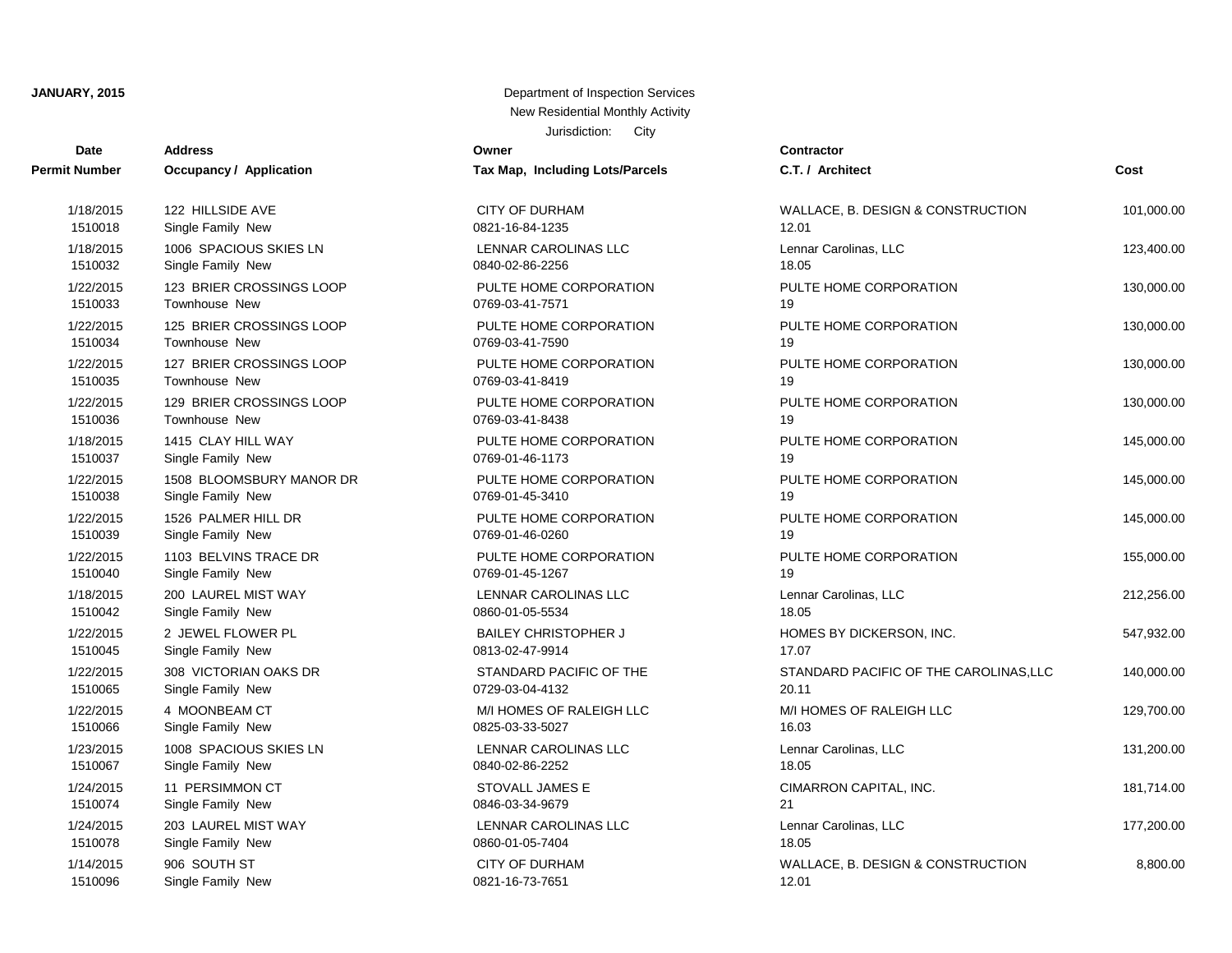| Date                 | <b>Address</b>          | Owner                           | <b>Contractor</b>  |
|----------------------|-------------------------|---------------------------------|--------------------|
| <b>Permit Number</b> | Occupancy / Application | Tax Map, Including Lots/Parcels | C.T. / Architect   |
| 1/26/2015            | 1614 HORNE CREEK DR     | PULTE HOME CORPORATION          | PULTE HOME O       |
| 1510105              | Single Family New       | 0769-01-45-7733                 | 19                 |
| 1/27/2015            | 1704 HORNE CREEK DR     | PULTE HOME CORPORATION          | PULTE HOME O       |
| 1510106              | Single Family New       | 0769-01-45-7842                 | 19                 |
| 1/27/2015            | 1706 HORNE CREEK DR     | PULTE HOME CORPORATION          | PULTE HOME O       |
| 1510107              | Single Family New       | 0769-01-45-7846                 | 19                 |
| 1/27/2015            | 1708 HORNE CREEK DR     | PULTE HOME CORPORATION          | PULTE HOME O       |
| 1510108              | Single Family New       | 0769-01-45-7931                 | 19                 |
| 1/27/2015            | 1605 PALMER HILL DR     | PULTE HOME CORPORATION          | PULTE HOME O       |
| 1510109              | Single Family New       | 0769-01-46-0402                 | 19                 |
| 1/23/2015            | 316 KINNAKEET DR        | LEVEL CAROLINA HOMES LLC        | Level Carolina H   |
| 1510119              | Single Family New       | 0852-01-45-4442                 | 18.04              |
| 1/23/2015            | 110 NORTHERN SHRIKE CT  | LEVEL CAROLINA HOMES LLC        | Level Carolina H   |
| 1510120              | Single Family New       | 0852-01-45-6643                 | 18.04              |
| 1/29/2015            | 857 EMBER DR            | RYLAND GROUP INC THE            | THE RYLAND G       |
| 1510123              | Single Family New       | 0850-04-84-1907                 | 18.05              |
| 1/29/2015            | 914 POPLAR ST           | RYLAND GROUP INC THE            | THE RYLAND G       |
| 1510124              | Single Family New       | 0850-04-74-8502                 | 18.05              |
| 1/29/2015            | 1001 POPLAR ST          | RYLAND GROUP INC THE            | THE RYLAND G       |
| 1510125              | Single Family New       | 0850-04-74-9368                 | 18.05              |
| 1/29/2015            | 1008 POPLAR ST          | RYLAND GROUP INC THE            | THE RYLAND G       |
| 1510126              | Single Family New       | 0850-04-74-7253                 | 18.05              |
| 1/29/2015            | 22 GRANDWOOD CIR        | <b>GARMAN HOMES LLC</b>         | Durham Building    |
| 1510130              | Townhouse New           | 0846-03-23-2125                 | 21                 |
| 1/29/2015            | 24 GRANDWOOD CIR        | <b>GARMAN HOMES LLC</b>         | Durham Building    |
| 1510131              | Townhouse New           | 0846-03-23-2120                 | 21                 |
| 1/30/2015            | 226 ELMIRA RD           | MERITAGE HOMES OF THE           | Meritage Homes     |
| 1510134              | Single Family New       | 0830-03-02-4390                 | 20.12              |
| 1/30/2015            | 219 CRISP RD            | MERITAGE HOMES OF THE           | Meritage Homes     |
| 1510136              | Single Family New       | 0717-04-71-3725                 | 20.12              |
| 1/29/2015            | 107 CALLANDALE LN       | HEARTHSTONE MULTI-ASSET ENTITY  | <b>BEAZER HOME</b> |
| 1510137              | Single Family New       | 0840-04-92-4741                 | 18.05              |
| 1/29/2015            | 300 CALLANDALE LN       | HEARTHSTONE MULTI-ASSET ENTITY  | <b>BEAZER HOME</b> |
| 1510138              | Single Family New       | 0850-03-03-0214                 | 18.05              |
| 1/30/2015            | 215 EL PASO AVE         | <b>MREC BRIGHTLEAF LLC</b>      | THE DREES HO       |
| 1510139              | Single Family New       | 0850-03-32-0441                 | 18.05              |

| ax Map, Including Lots/Parcels                   |
|--------------------------------------------------|
| PULTE HOME CORPORATION<br>769-01-45-7733         |
| PULTE HOME CORPORATION<br>769-01-45-7842         |
| PULTE HOME CORPORATION<br>769-01-45-7846         |
| PULTE HOME CORPORATION<br>769-01-45-7931         |
| PULTE HOME CORPORATION<br>769-01-46-0402         |
| EVEL CAROLINA HOMES LLC.<br>852-01-45-4442       |
| EVEL CAROLINA HOMES LLC<br>852-01-45-6643        |
| RYLAND GROUP INC THE<br>850-04-84-1907           |
| <b>RYLAND GROUP INC THE</b><br>850-04-74-8502    |
| RYLAND GROUP INC THE<br>850-04-74-9368           |
| <b>RYLAND GROUP INC THE</b><br>850-04-74-7253    |
| <b>GARMAN HOMES LLC</b><br>846-03-23-2125        |
| 3ARMAN HOMES LLC<br>846-03-23-2120               |
| MERITAGE HOMES OF THE<br>830-03-02-4390          |
| MERITAGE HOMES OF THE<br>717-04-71-3725          |
| HEARTHSTONE MULTI-ASSET ENTITY<br>840-04-92-4741 |
| HEARTHSTONE MULTI-ASSET ENTITY<br>850-03-03-0214 |
| <b><i>IREC BRIGHTLEAF LLC</i></b>                |

| t Number  | <b>Occupancy / Application</b> | Tax Map, Including Lots/Parcels | C.T. / Architect                       | Cost       |
|-----------|--------------------------------|---------------------------------|----------------------------------------|------------|
| 1/26/2015 | 1614 HORNE CREEK DR            | PULTE HOME CORPORATION          | PULTE HOME CORPORATION                 | 155,000.00 |
| 1510105   | Single Family New              | 0769-01-45-7733                 | 19                                     |            |
| 1/27/2015 | 1704 HORNE CREEK DR            | PULTE HOME CORPORATION          | PULTE HOME CORPORATION                 | 155,000.00 |
| 1510106   | Single Family New              | 0769-01-45-7842                 | 19                                     |            |
| 1/27/2015 | 1706 HORNE CREEK DR            | PULTE HOME CORPORATION          | PULTE HOME CORPORATION                 | 150,000.00 |
| 1510107   | Single Family New              | 0769-01-45-7846                 | 19                                     |            |
| 1/27/2015 | 1708 HORNE CREEK DR            | PULTE HOME CORPORATION          | PULTE HOME CORPORATION                 | 150,000.00 |
| 1510108   | Single Family New              | 0769-01-45-7931                 | 19                                     |            |
| 1/27/2015 | 1605 PALMER HILL DR            | PULTE HOME CORPORATION          | PULTE HOME CORPORATION                 | 145,000.00 |
| 1510109   | Single Family New              | 0769-01-46-0402                 | 19                                     |            |
| 1/23/2015 | 316 KINNAKEET DR               | LEVEL CAROLINA HOMES LLC        | Level Carolina Homes, LLC              | 167,046.00 |
| 1510119   | Single Family New              | 0852-01-45-4442                 | 18.04                                  |            |
| 1/23/2015 | 110 NORTHERN SHRIKE CT         | LEVEL CAROLINA HOMES LLC        | Level Carolina Homes, LLC              | 210,804.00 |
| 1510120   | Single Family New              | 0852-01-45-6643                 | 18.04                                  |            |
| 1/29/2015 | 857 EMBER DR                   | RYLAND GROUP INC THE            | THE RYLAND GROUP, INC.                 | 219,846.00 |
| 1510123   | Single Family New              | 0850-04-84-1907                 | 18.05                                  |            |
| 1/29/2015 | 914 POPLAR ST                  | RYLAND GROUP INC THE            | THE RYLAND GROUP, INC.                 | 212,454.00 |
| 1510124   | Single Family New              | 0850-04-74-8502                 | 18.05                                  |            |
| 1/29/2015 | 1001 POPLAR ST                 | RYLAND GROUP INC THE            | THE RYLAND GROUP, INC.                 | 198,792.00 |
| 1510125   | Single Family New              | 0850-04-74-9368                 | 18.05                                  |            |
| 1/29/2015 | 1008 POPLAR ST                 | RYLAND GROUP INC THE            | THE RYLAND GROUP, INC.                 | 194,172.00 |
| 1510126   | Single Family New              | 0850-04-74-7253                 | 18.05                                  |            |
| 1/29/2015 | 22 GRANDWOOD CIR               | <b>GARMAN HOMES LLC</b>         | Durham Building Company, LLC           | 236,544.00 |
| 1510130   | Townhouse New                  | 0846-03-23-2125                 | 21                                     |            |
| 1/29/2015 | 24 GRANDWOOD CIR               | <b>GARMAN HOMES LLC</b>         | Durham Building Company, LLC           | 243,474.00 |
| 1510131   | Townhouse New                  | 0846-03-23-2120                 | 21                                     |            |
| 1/30/2015 | 226 ELMIRA RD                  | MERITAGE HOMES OF THE           | Meritage Homes of North Carolina, Inc. | 191,466.00 |
| 1510134   | Single Family New              | 0830-03-02-4390                 | 20.12                                  |            |
| 1/30/2015 | 219 CRISP RD                   | MERITAGE HOMES OF THE           | Meritage Homes of North Carolina, Inc. | 191,466.00 |
| 1510136   | Single Family New              | 0717-04-71-3725                 | 20.12                                  |            |
| 1/29/2015 | 107 CALLANDALE LN              | HEARTHSTONE MULTI-ASSET ENTITY  | BEAZER HOMES CORP.                     | 189,288.00 |
| 1510137   | Single Family New              | 0840-04-92-4741                 | 18.05                                  |            |
| 1/29/2015 | 300 CALLANDALE LN              | HEARTHSTONE MULTI-ASSET ENTITY  | BEAZER HOMES CORP.                     | 173,844.00 |
| 1510138   | Single Family New              | 0850-03-03-0214                 | 18.05                                  |            |
| 1/30/2015 | 215 EL PASO AVE                | <b>MREC BRIGHTLEAF LLC</b>      | THE DREES HOMES COMPANY                | 208,230.00 |